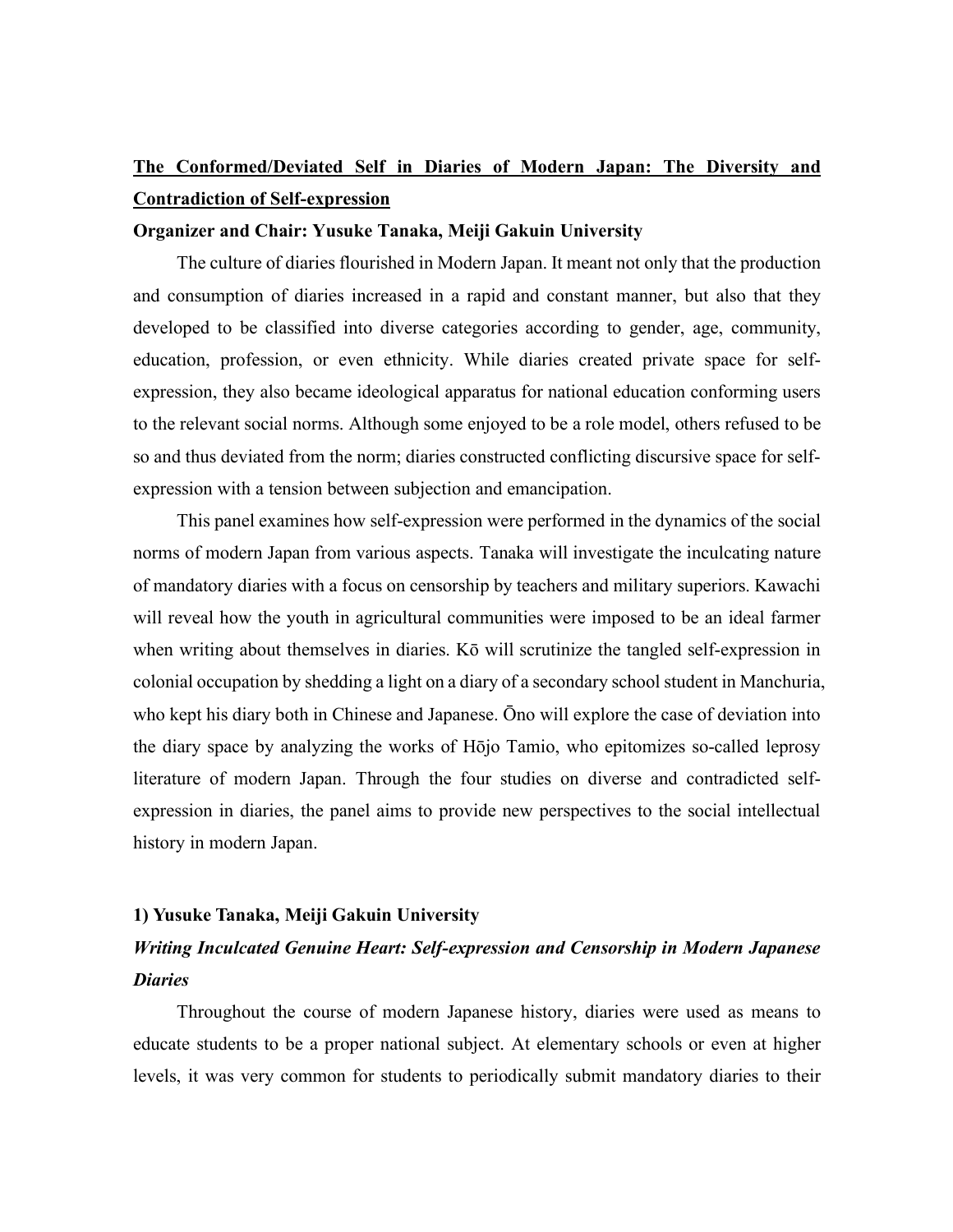teachers. The instructor carefully read the diaries as to inspect whether the students were good in behavior, and whether they kept healthy ways of thought as little subjects of the nation. The same practice was continued after their graduation, most notably in the military. There, superiors censored if their subordinates possessed the correct spirit, as Donald Keene recalled with amazement in his *Travelers of a Hundred Ages*. In these cases diaries were no longer sanctuaries for secret confession; under the eye of manifest authority, diary keepers were inculcated to express the appropriate — seemingly genuine thoughts and feelings. The voice of the authority appeared in red ink on pages of diaries, usually in a calm, educating manner. However, once diary keepers write something inappropriate in the sense that they deviated from the norm imposed by the authority, the voice was immediately raised to reproach them with fonts of large size. Based upon the research on over a hundred actual diaries, this presentation analyzes how comment and criticism of authority appeared and what effects it had on the following entries of diaries. Special focus is laid on diaries by students and soldiers of World War Two, when the need for censorship culminated in the everworsening situation of Japan's holy war.

#### **2) Satoko Kawachi, Tohoku University**

# *Diary-Keeping in Modern Agricultural Society: Self-Representation of The Youth in Agricultural Areas*

In this presentation, the phenomenon in which keeping the diary was deemed exemplary among the youth in various agricultural areas in modern Japan is discussed from the perspective of sociocultural trends and their backgrounds. While young farmers were encouraged to keep a diary primarily because of it's pragmatic functions in the agricultural reformation during the Taisho and Showa periods, the youth were also expected to express their own "farmerhood" in terms of self-representation. Such expectation was associated with the social background of the *Seikatsu-Tsuzurikata* movement that advocated manners of diary-keeping to simply describe the author's ways of life and routines as they are. Therefore, those engaged in agriculture were increasingly expected to describe their "peasant lives", which in many ways contrasted the modernized urban cultures. This suggests that diary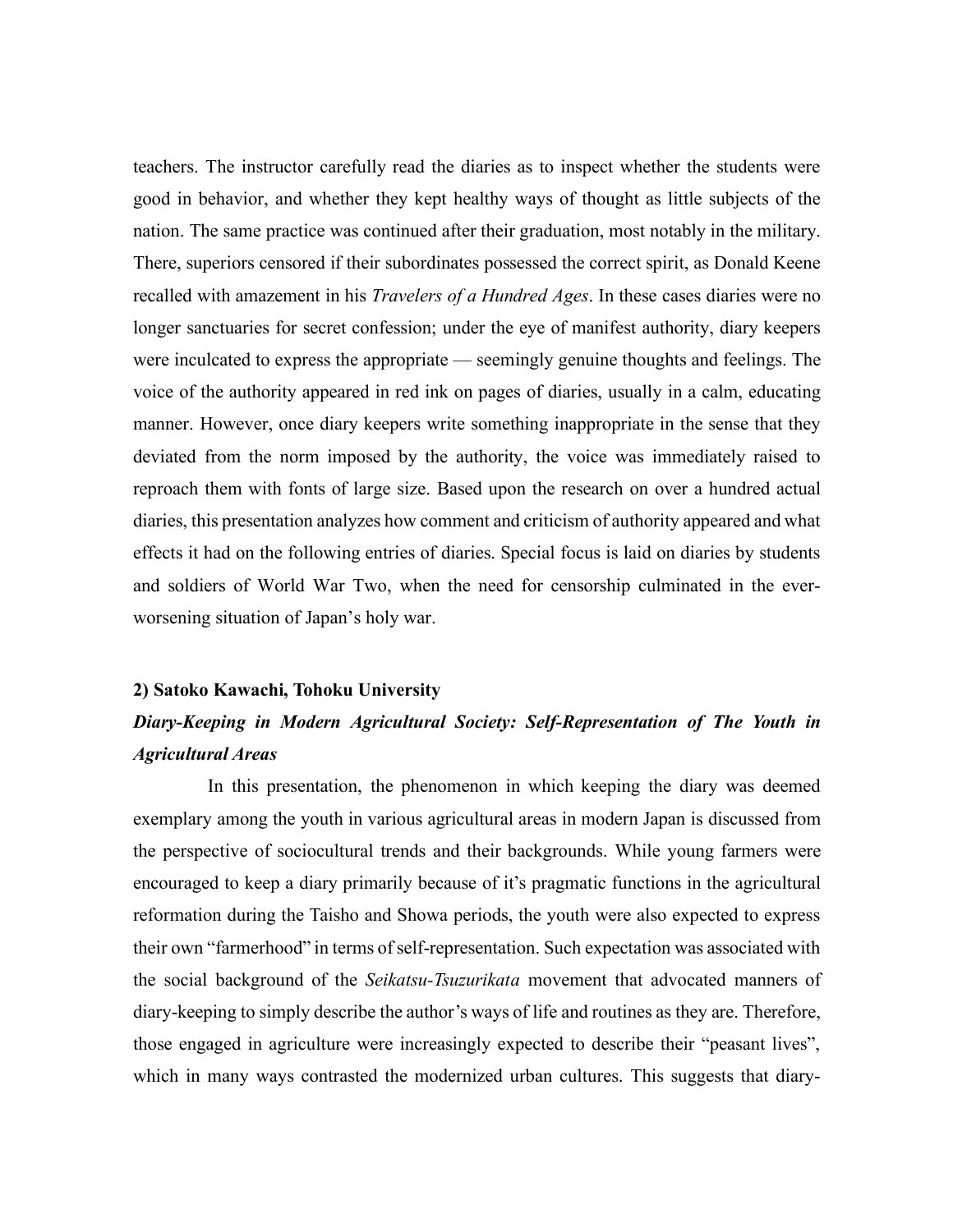keeping in agricultural communities during the period played a role in the development of normative and ideal models of young farmers through their routine descriptions and selfrepresentation as farmers. The aims of this presentation are to reveal the manners of their self-representation as farmers by focusing on the act of diary-keeping among the youth in agricultural society of modern Japan, and to discuss the primary function of diary-keeping, which is the self-imposition of norms as ideal farmers.

#### **3) En Kō, Komazawa University**

# *The School Life and City Experience in Colonial Manchuria: An analysis of a Chinese Youth's Diary of 1936*

This paper explores the school life and city experience in Manchuria under Japanese occupation by focusing on a diary written by a Chinese student of *Nanman Chugakudo* 南満中学堂, a Japanese-run secondary school in Mukden city. The school was founded by South Manchuria Railway Company (SMR) in 1917 as the only secondary educational institution of SMR for Chinese students. Most of the faculty members were Japanese, and the language used in school was Japanese. Until the Manchurian Incident of 1931, *Nanman Chugakudo* had been regarded as a symbol of Japanese educational invasion in Manchuria. Following the formation of Manchukuo in 1932, the number of applicants to this school dramatically increased while the popularity of Japanese language skyrocketed. The Chinese student, who is the author of the said diary, entered this school in 1932, the same year Manchukuo was established. In his diary entries during 1936, he comments on various events: the Manchukuo National Sports Festival, the fifth anniversary of the Manchuria Incident, and the school trip to Japan. Moreover, by tracing his footsteps in Mukden that encompassed SMR zone and Chinese residential zone, we can see that his consumption activities mostly took place in the former area, while entertainments, such as cinema and eating out, were enjoyed in the latter. By reading between the lines of the diary written both in Japanese and Chinese, this paper attempts not only to reveal his psychological world, but also to illuminate colonial history from a more personal perspective.